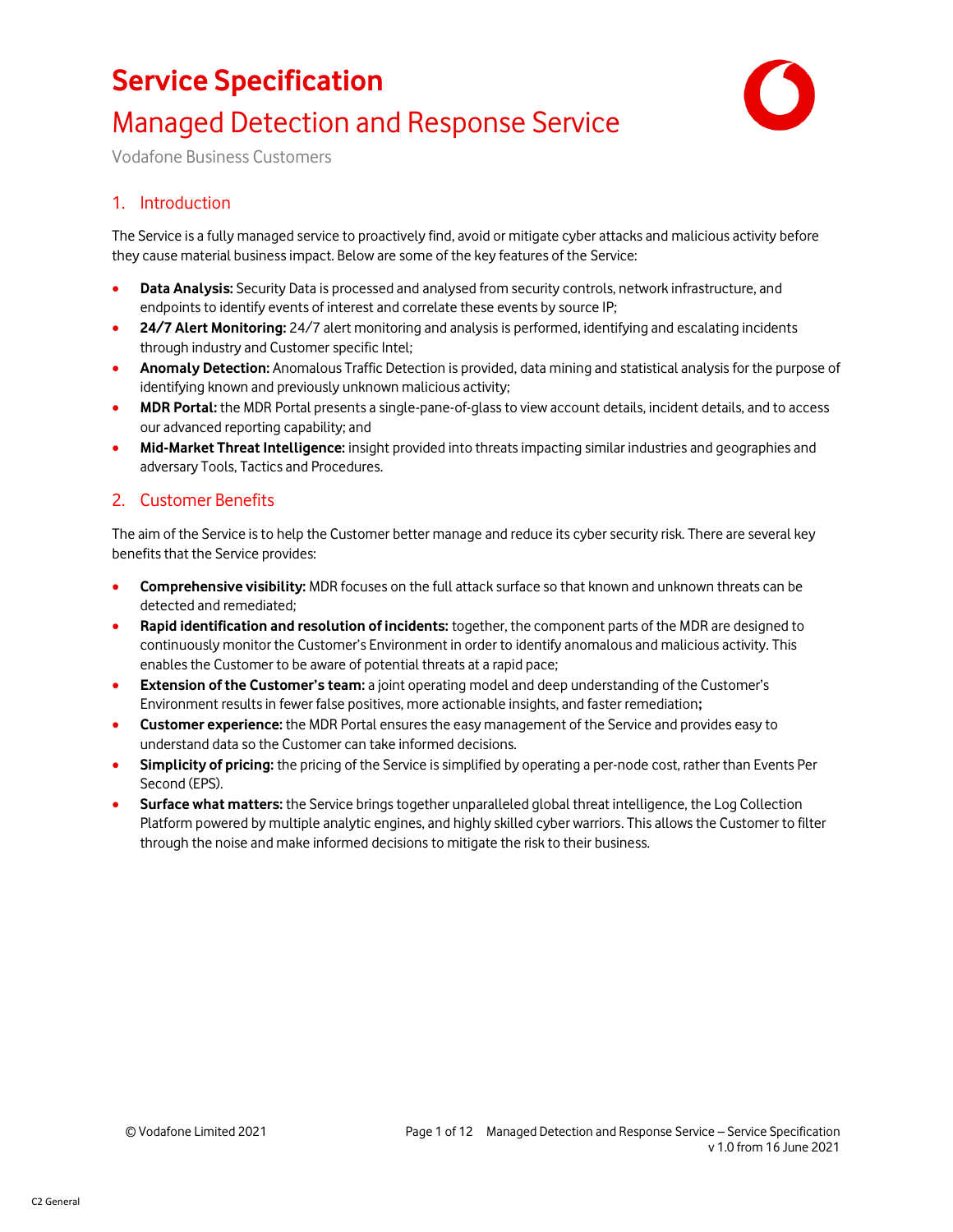## Managed Detection and Response Service



Vodafone Business Customers

### 3. Technical Architecture and Description





#### 4. Log Collection & Transportation:

All Security Data is transported securely to the MDR Environment. MDR gathers Security Data from Customer Devices via the Log Collection Platform software. The Log Collection Platform securely and efficiently collects, compresses, and securely delivers Security Data to the MDR Environment for storage, analysis, and correlation. Security Data in transit and Security Data at rest is encrypted.

The Log Collection Platform transmits Security Data approximately every 5 minutes and sends a compressed file (at a ratio of 10:1) to the SOC over TLS. While the actual bandwidth requirement will vary based on the Log Events Per Second, this file is about the equivalent of sending an email with an attachment which for most of our customers is not significant from a bandwidth perspective.

Note: It is recommended to have the Log Collection Platform stood on a separate VM server with dedicated resources. It is not recommended to install it on any server which has high current utilization levels. The MDR team will share the Log Collection Platform Sizing Guide with the Customer and will also help the Customer to accurately scope the system requirements for an Log Collection Platform.

© Vodafone Limited 2021 Page 2 of 12 Managed Detection and Response Service – Service Specification v 1.0 from 16 June 2021 The Log Collection Platform uses syslog, APIs, database connections, or remote agents to collect Security Data from security Devices. Our Supported Product List (SPL), located in the "Downloads" section of the MDR Portal, details not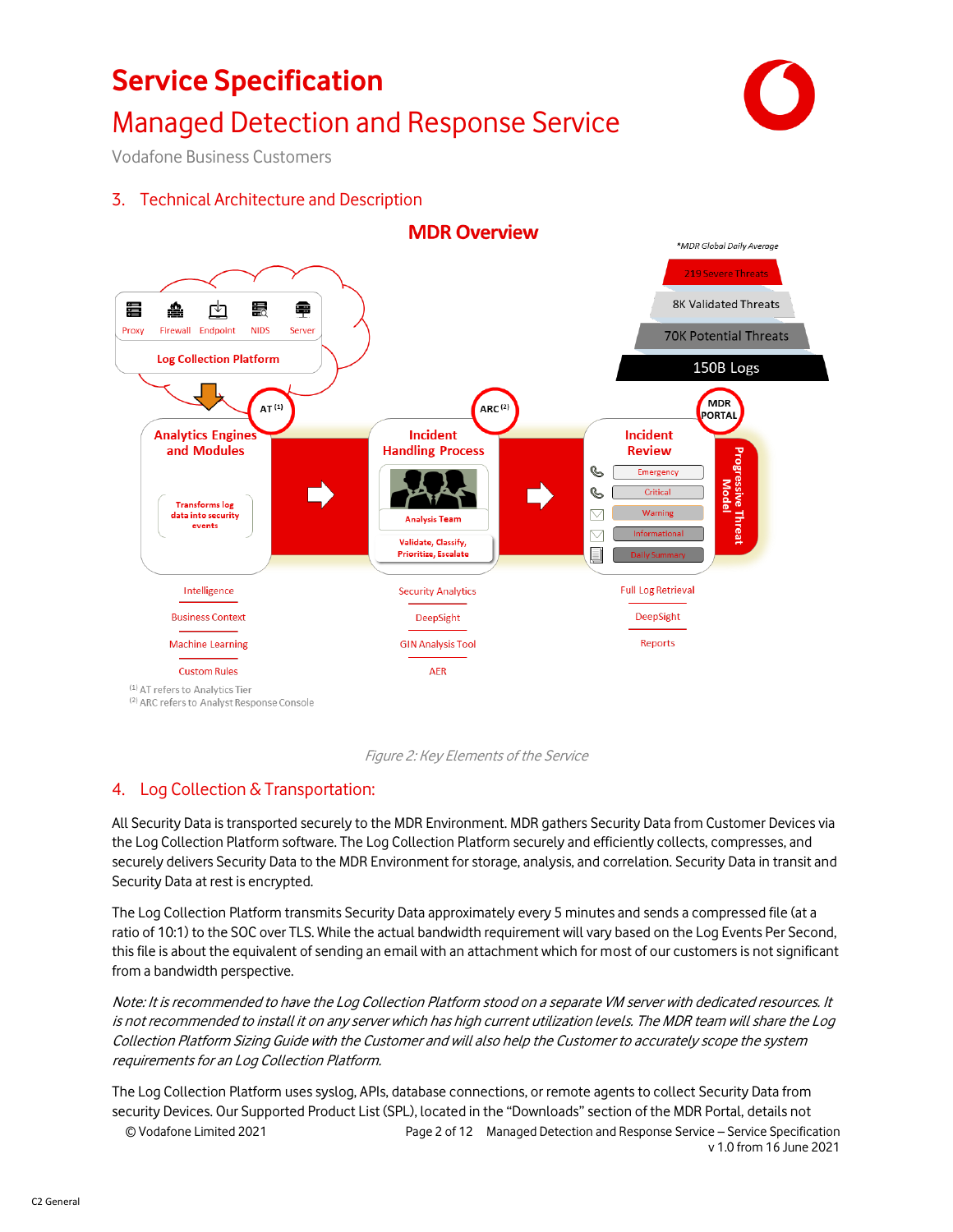# **Service Specification** Managed Detection and Response Service



Vodafone Business Customers

only what devices we support, but the preferred log collection method. The Service is truly vendor agnostic and we support a broad range of major vendors across endpoint, network, web and email technologies.

### **Logging Architecture**



Figure 3: Logging Architecture

### 5. Analysis & Security Monitoring:

Once the Security Data reaches the Log Collection Platform, a data normalization engine automatically converts the Security Data into a single, standardized format. Normalized data is then stored in a distributed and extensive SQL database architecture. The Customer retains at least one dedicated database, which is used to store and analyse security data extracted from their network. The analytics engine provides continuous real-time analysis of security data that is produced by security devices (firewalls, NIDS, NIPS, HIDS, OS, applications, etc.). The analysis architecture is based upon the intelligent processing of the Log Collection Platform, a proprietary software and system architecture that MDR has designed to rapidly process, analyse, and reconstruct security events. Security data is continuously mined to isolate instances and/or patterns of potentially malicious activity. For example, through the analysis of firewall evidence, the data mining feature identifies hundreds of Trojan and malicious software packages. As part of this security monitoring, there's a focus on devices which generate the most value (as shown in the figure below):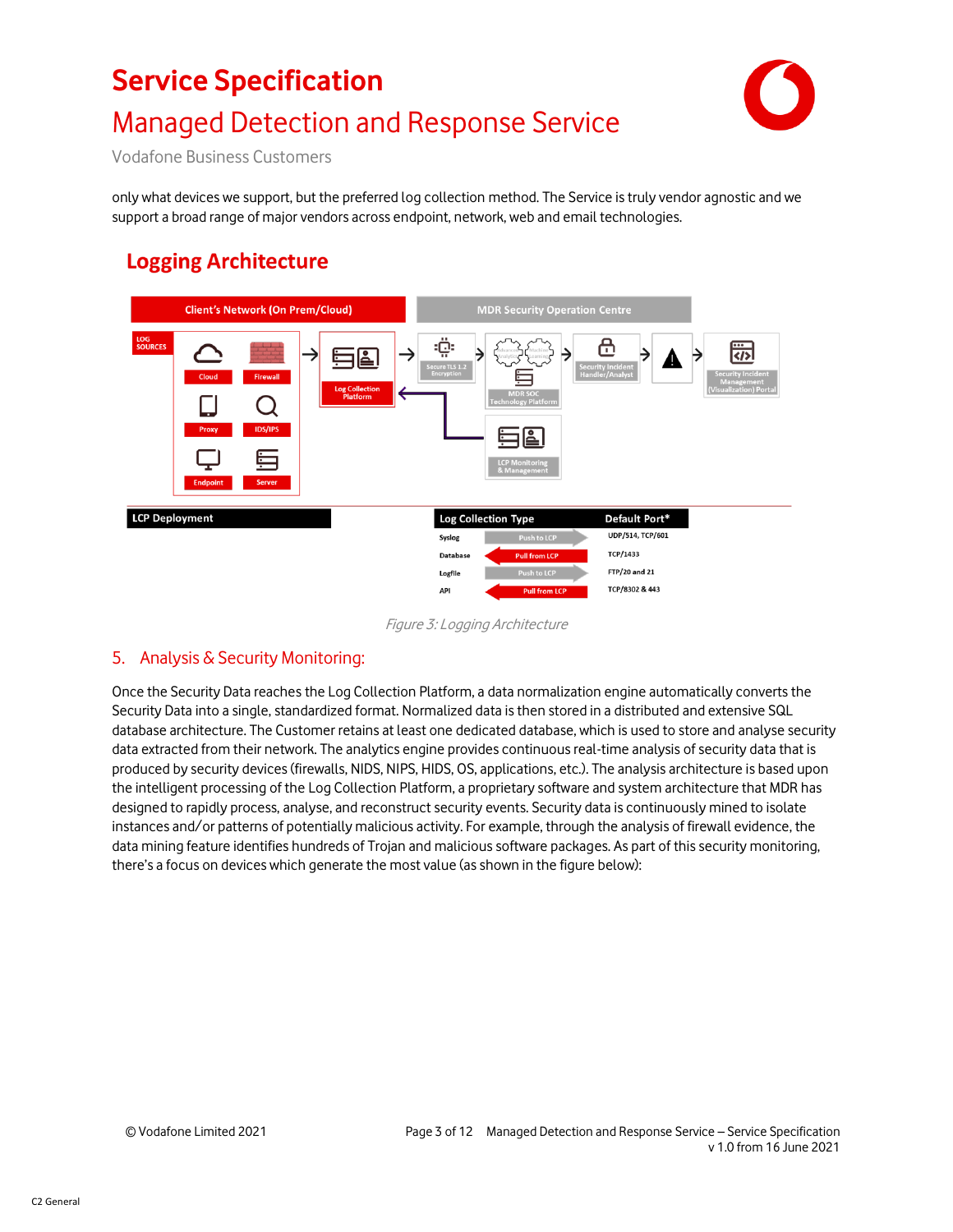

## Managed Detection and Response Service

Vodafone Business Customers



Figure 4: Focus on Devices that Generate the Most Value

### 6. Security Event Analysis and Response:

Based upon pre-established escalation procedures, security analysts review and respond to potential malicious activity. Once analysts complete their review of a security event, they classify security incidents into four levels:

- **Informational** Suspected security, compliance or audit activity. An unsuccessful attack which is unlikely to put the Customer's Environment at risk.
- **Warning** Suspected attack or malicious activity with a low risk to the Customer's Environment. Incident may require additional investigation. Immediate response may not be required.
- **Critical** Validated attack or malicious activity posing a moderate to high risk to the Customer's Environment. Immediate response to the incident is highly recommended.
- **Emergency** Validated attack or malicious activity posing a high risk to the Customer's Environment. Immediate response to the incident is required to avoid additional impact to business

The analyst uses their experience, adversary knowledge, the evidence presented to them by Vodafone's analysis and intelligence systems, and the context they have about the Customer's Environment, assets and vulnerabilities to determine the likelihood that negative consequences will, or have, occurred. These two parameters (impact and likelihood) determine the resulting incident severity as described in the table below:

|      |               | <b>Likelihood</b>    |                    |                 |                      |
|------|---------------|----------------------|--------------------|-----------------|----------------------|
|      |               | <b>Likely</b>        | <b>Possible</b>    | <b>Unlikely</b> | Remote               |
| pact | <b>Severe</b> | <b>Emergency</b>     | <b>Critical</b>    | Warning         | <b>Informational</b> |
|      |               | <b>Critical</b>      | Warning            | Informational   |                      |
|      | <b>Medium</b> | Warning              |                    |                 |                      |
|      | Low           | <b>Informational</b> | <b>Unpublished</b> |                 |                      |

Figure 5: Incident Severity Matrix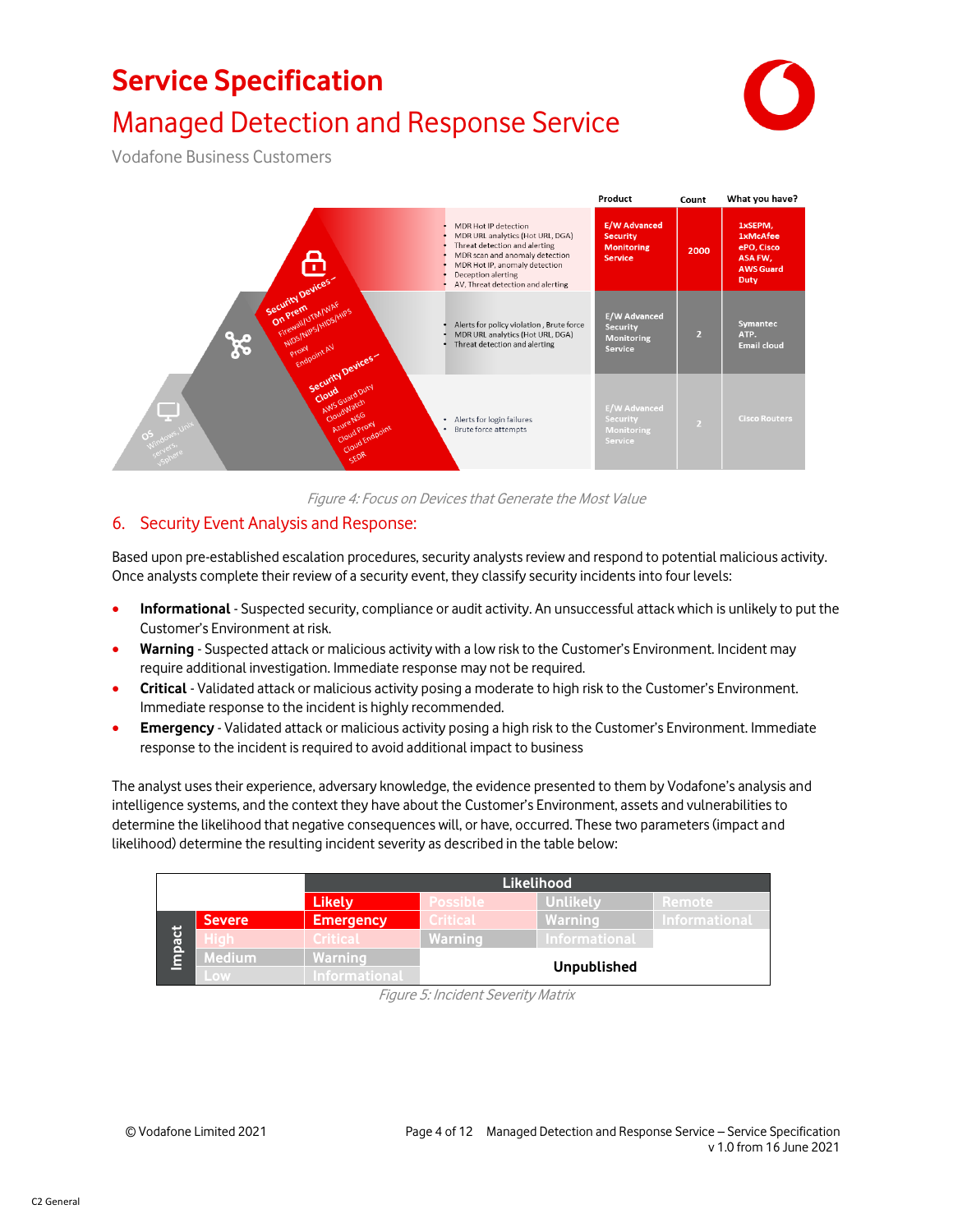



Vodafone Business Customers

#### 7. Presentation of Security Events:

All security incidents escalated to the Customer will be available for review on the MDR Portal. The MDR Portal includes at-a-glance summary pages, information on critical emerging threats, vulnerabilities, and recommendations on MDR's activity in response to security incidents and threats to the Customer's network.

The MDR Portal can be used as a single source to monitor, maintain, and report on an organizations' security posture. The MDR Portal is customizable to meet the Customer's needs with dashboards, KPI, and use filters to display only the most pertinent information to the organization. In addition, we support incident workflow and log query investigation. The Customer may also setup the MDR Portal to separate different internal functions and escalation paths. This allows for role separation and reporting whilst still having visibility across the whole organization.

The MDR Portal presents a real-time view of security incidents and can be used to generate a variety of queries and reports. There are over 100 pre-built reports that can be viewed online or downloaded in various formats. It allows the Customer to conduct reporting and querying of their Security Data received during the past 12 months.



Figure 6: MDR Portal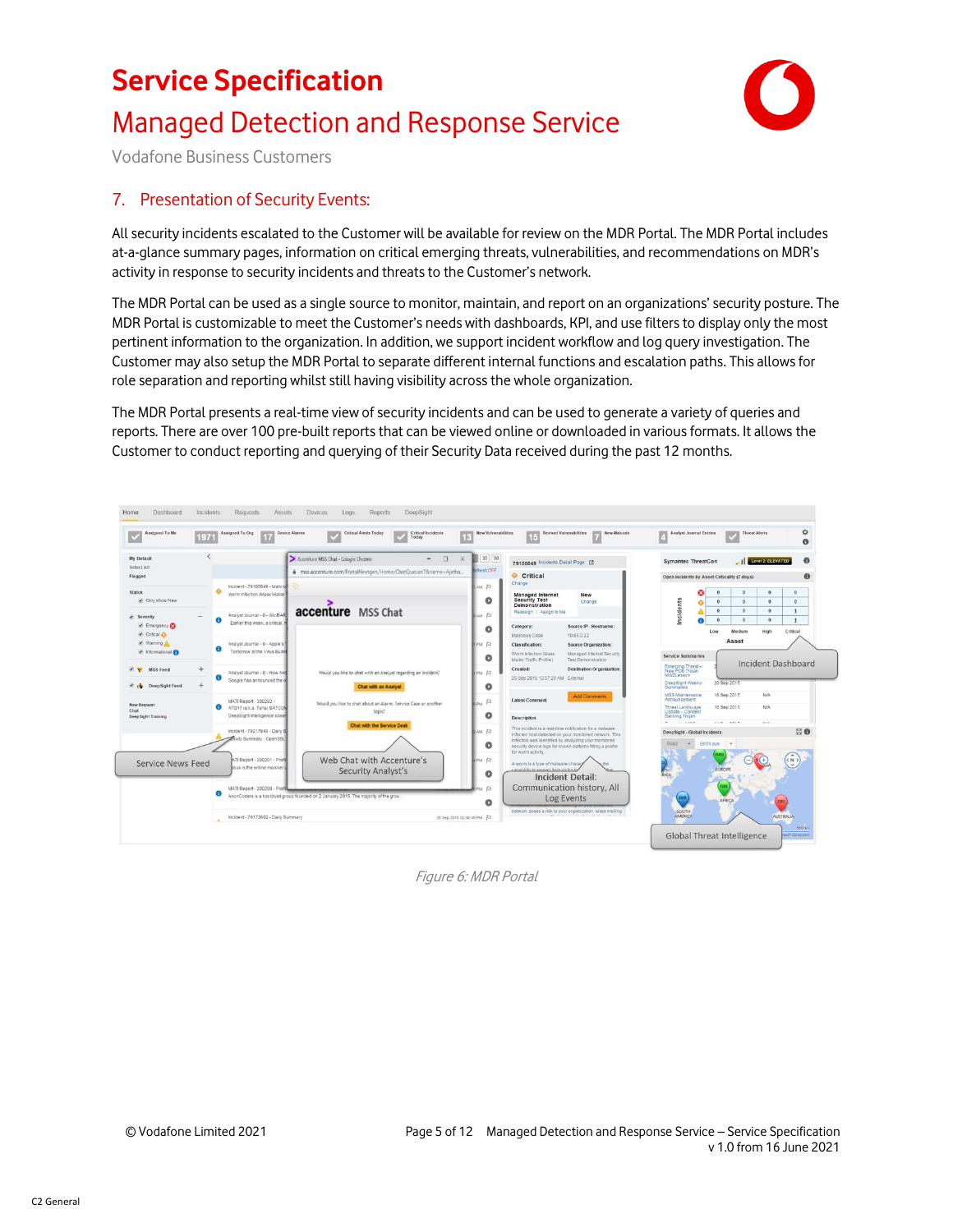## Managed Detection and Response Service



Vodafone Business Customers

### 8. The Onboarding Process

5 key steps are followed for onboarding the Customer for the Service:

- Kick Off Call
- Log Collection Platform Deployment
- Device Configuration
- MDR Backend Configuration
- Security Data Validation

This is shown in the figure below:



Figure 7: MDR Onboarding Process Overview

### 9. How the Customer can Interact With Vodafone

Vodafone operational delivery teams are organized to encourage interaction.

On any given day the Customer can interact with security analyst experts and technical engineers who specialize in detection and prevention of threats in their industry or geography and who are familiar with the Customer's teams, processes and infrastructure. This more intelligent focus results in the delivery team having a better understanding of the Customer's Environment and security objectives. A named Service Delivery lead will work with the Customer's teams to train users on using the optimal way to utilize the Service. These sessions can be scheduled via conference calls or virtual sessions. The named service delivery lead is also responsible for scheduling quarterly service reviews with the Customer'steams.

#### **A customer team will consist of the following key roles:**

**Service Delivery Lead** – A named Service Delivery Lead; who is the initial point of contact for questions, training and resolution of service delivery issues. They will act as a trusted advisor and advocate for the Customer inside our business along every step of service delivery.

**Security Analysts Team** – Will monitor and analyse Security Data using advanced tools and methodologies. They will operate as an extension of the Customer's security team. They investigate security events and incidents in real time, identify attacks, alert Customer contacts to threats and where applicable recommend countermeasures that can be taken.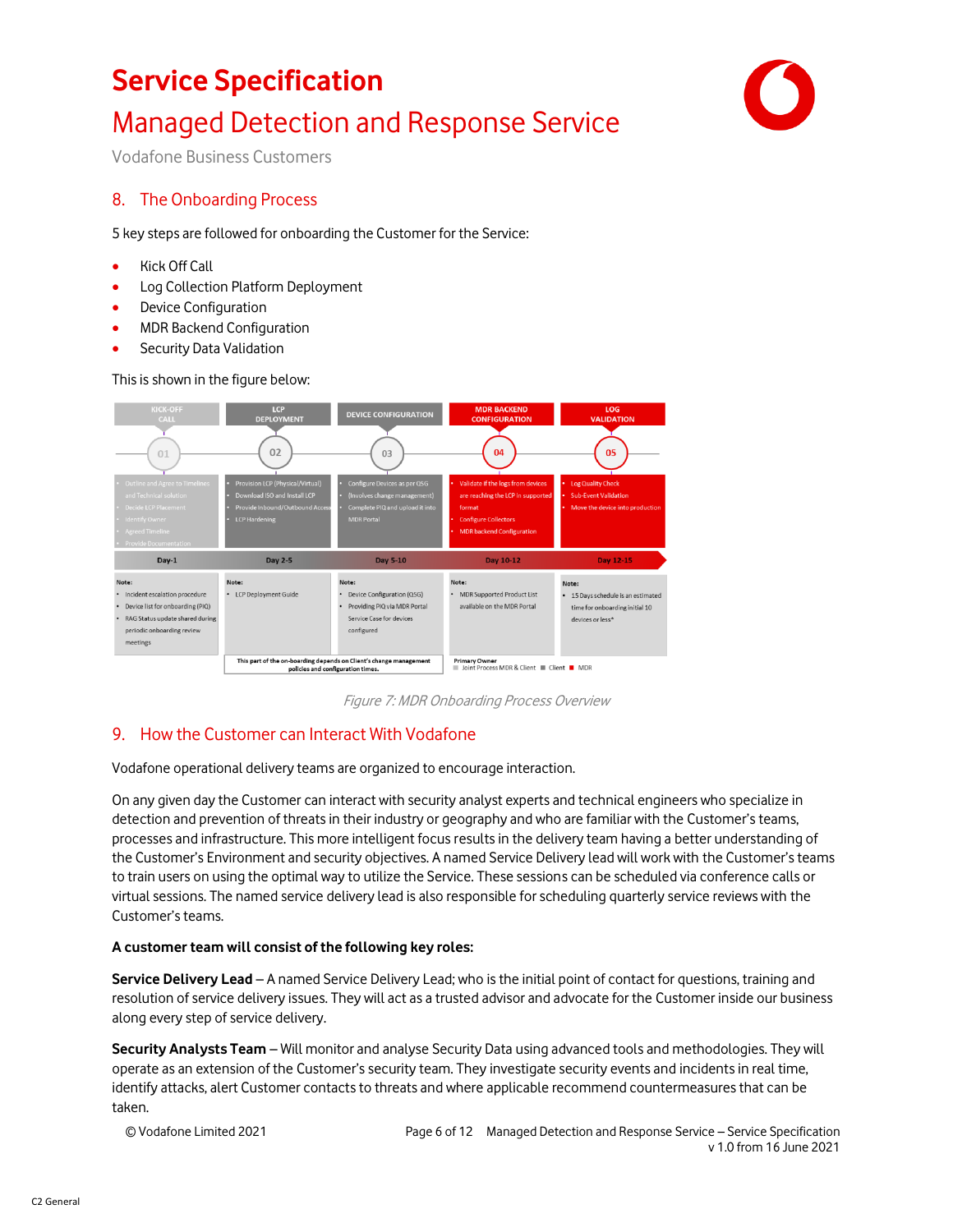

## Managed Detection and Response Service

Vodafone Business Customers

**Onboarding Engineer** –A named Onboarding Engineer; who works in conjunction with the Customer's technical resources to integrate devices into the Service. They are responsible for keeping the Customer updated on progress, manage expectations, and help them understand what is required.

**Qualifications Engineers Team** – This team works closely with the onboarding engineer and technical resources to establish device connectivity and assist the Customer in configuring devices so that they are capable of generating events that we can monitor.

**Technical Services Team** – A specialized team of tech gurus who strive to ensure that we always receive the right (quality and quantity) Security Data from the monitored environment . They will assist with device configuration, software and security updates. Fix breakdowns and issues impacting the value of the services in a timely manner.

#### 10. How We Provide Local Language Support

The Service operates both a regional as well as a global team to provide 24/7 real time monitoring services to Customer. Customer will be served by the local team based out of respective geographies during workdays and within regular business hours (9am to 5 pm). For requests outside of these hours, Customer will be served by the global team based out of India, in English.

### 11. Customer Deliverables

As part of the Service, the following key service deliverables will be provided to the Customer:

- Edge to Endpoint Monitoring
- 24\*7 access to the MDR Delivery Team for assistance on questions & guidance related to incidents
- Device Onboarding Log Collection Platform baselining, Hardening & collection configuration
- Realtime Security Data and event correlation
- Realtime security incident validation and notification
- Device logging monitoring and log outage notification
- Secure web portal access
- Standard monthly report & Catalogue reports

#### 12. Service Level Agreements

The Service will be governed by the following SLAs:

| <b>SLA Reference</b> | <b>SLA Field</b>                                | <b>Metric</b>                                |
|----------------------|-------------------------------------------------|----------------------------------------------|
|                      | Severe Event Notification                       | 10 minutes                                   |
|                      | SOC Infrastructure Up-time                      | 99.90%                                       |
|                      | Device Onboarding for up to 10 Security Devices | Within 15 Working Days                       |
| 4                    | Availability of Customer Monthly Report         | 5 <sup>th</sup> Working Day of Each<br>Month |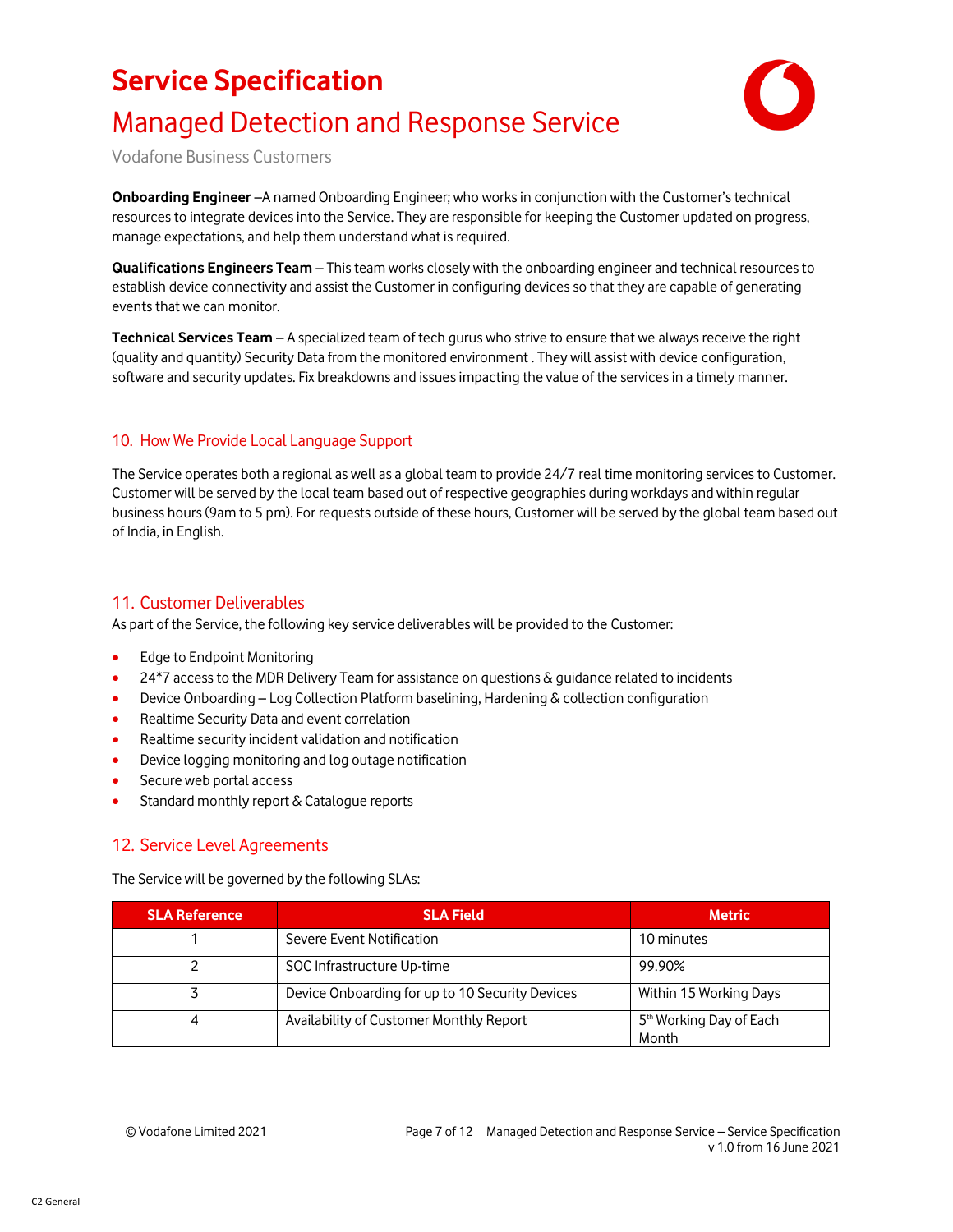## Managed Detection and Response Service



Vodafone Business Customers

#### 13. Appendix

There are over 100 pre-built reports that can be viewed online or downloaded in various formats from the MDR Portal. It allows the Customer to conduct reporting and querying of its Secuirty Data received during the past 12 months.

The below table provides examples of these reports under relevant categories:

| Sarbanes-Oxley<br><b>PCI</b><br>Act (SOX)                                                                     |                                                                                                                       | <b>Practice Guide</b><br>13<br>(GPG-13)      | <b>Incident Management</b>                         | <b>Log Monitoring</b>                                         | <b>Service</b><br>status                              |
|---------------------------------------------------------------------------------------------------------------|-----------------------------------------------------------------------------------------------------------------------|----------------------------------------------|----------------------------------------------------|---------------------------------------------------------------|-------------------------------------------------------|
| Administrative<br>Access to Systems                                                                           | Administrative<br>Access to<br>Systems                                                                                |                                              | Analyzed vs Validated Incidents                    | <b>Customer Traffic</b>                                       | On Boarding<br>Service Case<br>Report                 |
| Audit Logs Access.                                                                                            | Application<br>Access                                                                                                 | Audit Logs<br>Access                         | Attack Activity by Type                            | Device Details<br>Report                                      | Security<br>Incident<br>Service Case<br>Detail Report |
| <b>Audit Policy</b><br>Changes                                                                                | <b>Disabled</b><br><b>Audit Logs</b><br>Daily Incidents<br>Access<br>Accounts                                         |                                              | Device Status by<br>Technology                     |                                                               |                                                       |
| Database Rights<br>Granted                                                                                    | <b>Audit Policy</b><br>File and<br>Destination IP Addresses for Sub<br>Changes<br><b>Directory Access</b><br>Incident |                                              | Device Summary                                     |                                                               |                                                       |
| Default Username<br>Authentications                                                                           | Firewall<br><b>Disabled</b><br>Configuration<br>Detailed Daily Summary report<br><b>Accounts</b><br>Changes           |                                              | Devices Reporting<br>to Log Collection<br>Platform |                                                               |                                                       |
| <b>Disabled Accounts</b>                                                                                      | File and<br><b>Directory Access</b>                                                                                   | Logon Failures                               | Device Incident Summary                            | Event Logging<br><b>Trend Report</b>                          |                                                       |
| <b>Disabled User</b><br>Accounts with<br>Failed Login<br>Attempts                                             | Logon Failures                                                                                                        | Router<br>Configuration<br>Changes           | <b>Event Details</b>                               | Overlapping<br>Netblock Ranges                                |                                                       |
| Password Changes                                                                                              | Password<br>Change<br>Attempts                                                                                        | <b>User Account</b><br>Management<br>Changes | <b>Events Details Report</b>                       | Overlay Device<br>Logging Levels<br>with Alarm<br>Correlation |                                                       |
| User Account<br>Management<br>Changes                                                                         | Security Log<br>Management                                                                                            | User Accounts<br>Created                     | <b>External Attacks</b>                            | <b>Recurring Device</b><br>Alarms Report                      |                                                       |
| <b>User Accounts</b><br>Created                                                                               | User Account<br>Management<br>Changes                                                                                 | <b>User Accounts</b><br>Deleted              | Hot IP Addresses.                                  | Registered<br><b>Networks</b>                                 |                                                       |
| User Group<br><b>User Group</b><br>User Accounts<br>Management<br>Management<br>Deleted<br>Changes<br>Changes |                                                                                                                       | Incident Closure Code Report.                | Log Source Status                                  |                                                               |                                                       |
| User Logouts                                                                                                  | User Logins<br><b>Incident Funnel Count Details</b><br>User Logins                                                    |                                              |                                                    |                                                               |                                                       |
|                                                                                                               | User Logouts                                                                                                          |                                              | Incident Mean Time To<br>Resolution                |                                                               |                                                       |
|                                                                                                               | Windows<br><b>Account Policy</b><br>Changes                                                                           |                                              | Incident Status Report by<br>Country               |                                                               |                                                       |
|                                                                                                               |                                                                                                                       |                                              | Incident Summary Report                            |                                                               |                                                       |
|                                                                                                               |                                                                                                                       |                                              | Incident Types by Netblock                         |                                                               |                                                       |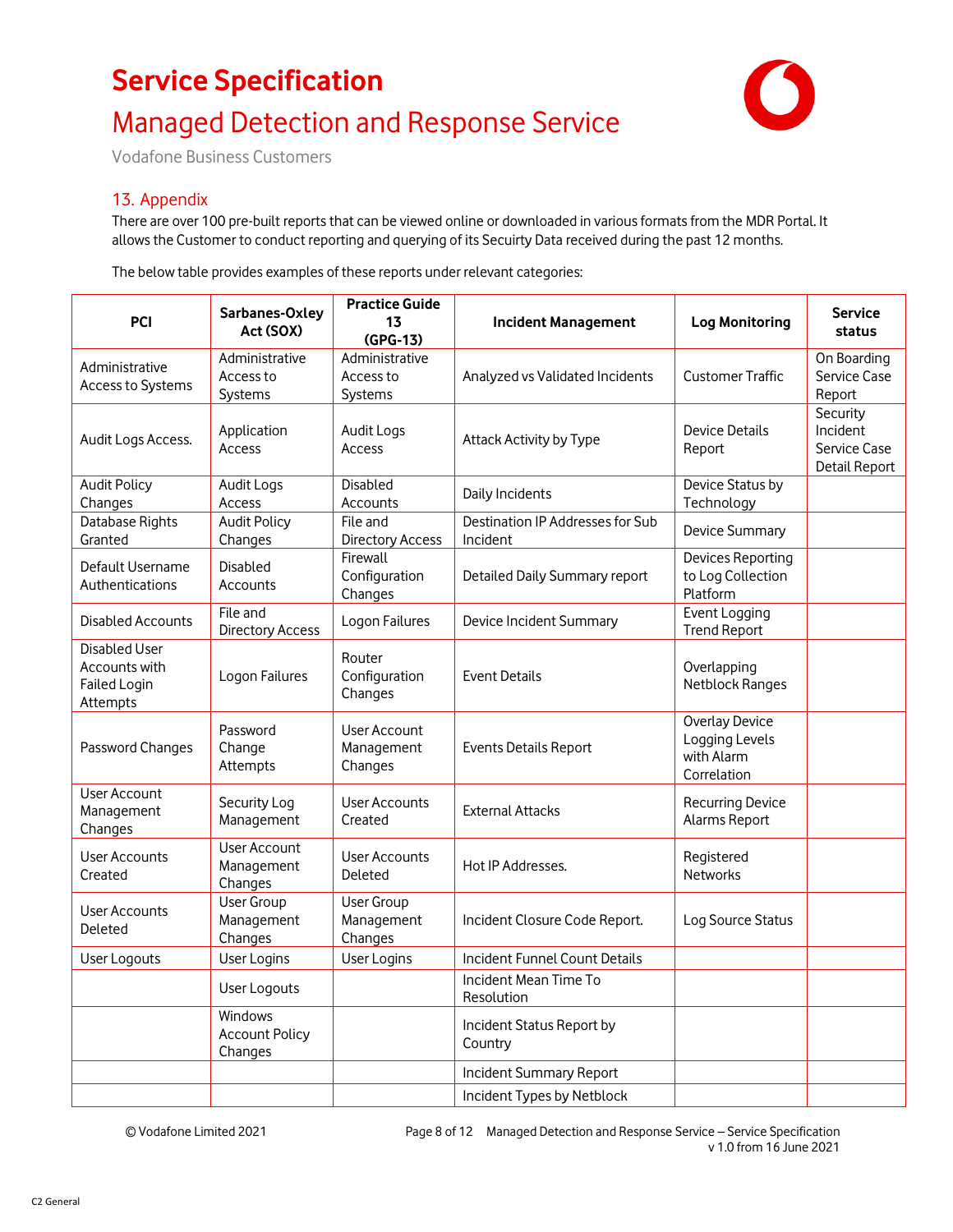## Managed Detection and Response Service

Vodafone Business Customers

| Incidents by Asset Group                                  |  |
|-----------------------------------------------------------|--|
| Incidents Generated by Devices                            |  |
| Incidents Report                                          |  |
| Incident Updates Report                                   |  |
| Recurring IP Addresses                                    |  |
| <b>Reported Network Security</b>                          |  |
| <b>Events Report</b>                                      |  |
| Security Incident Service Case<br>Detail Report           |  |
| Security Incident to Service Case                         |  |
| Mappings                                                  |  |
| Security Incidents by Incident<br>Type                    |  |
| Security Incidents by Month                               |  |
| Security Incidents by Severity                            |  |
| Security Incidents Dataset Report                         |  |
| Security Incidents for Destination<br>IP                  |  |
| Security Incidents for SourceIP                           |  |
| Security Incidents Summary                                |  |
| Severe Incidents and<br>Primary Signatures 7 Day view     |  |
| Severe Incidents and Recurring<br>Ips by Month            |  |
| Severe Incidents by Month<br>Per Organization             |  |
| Severe Incidents By Org                                   |  |
| Severe Incidents by<br>Registered Netblock Range          |  |
| Severe Recurring IPs                                      |  |
| Signatures Triggered by Device.                           |  |
| Top Incident Types                                        |  |
| <b>Top Attacks</b>                                        |  |
| <b>Top Targeted Assets</b>                                |  |
| Top Ports Being Scanned                                   |  |
| Top Internal Source IP Addresses                          |  |
| Traffic Blocked by<br><b>Intrusion Prevention Systems</b> |  |

Figure 9: List of Reports Available on the MDR Portal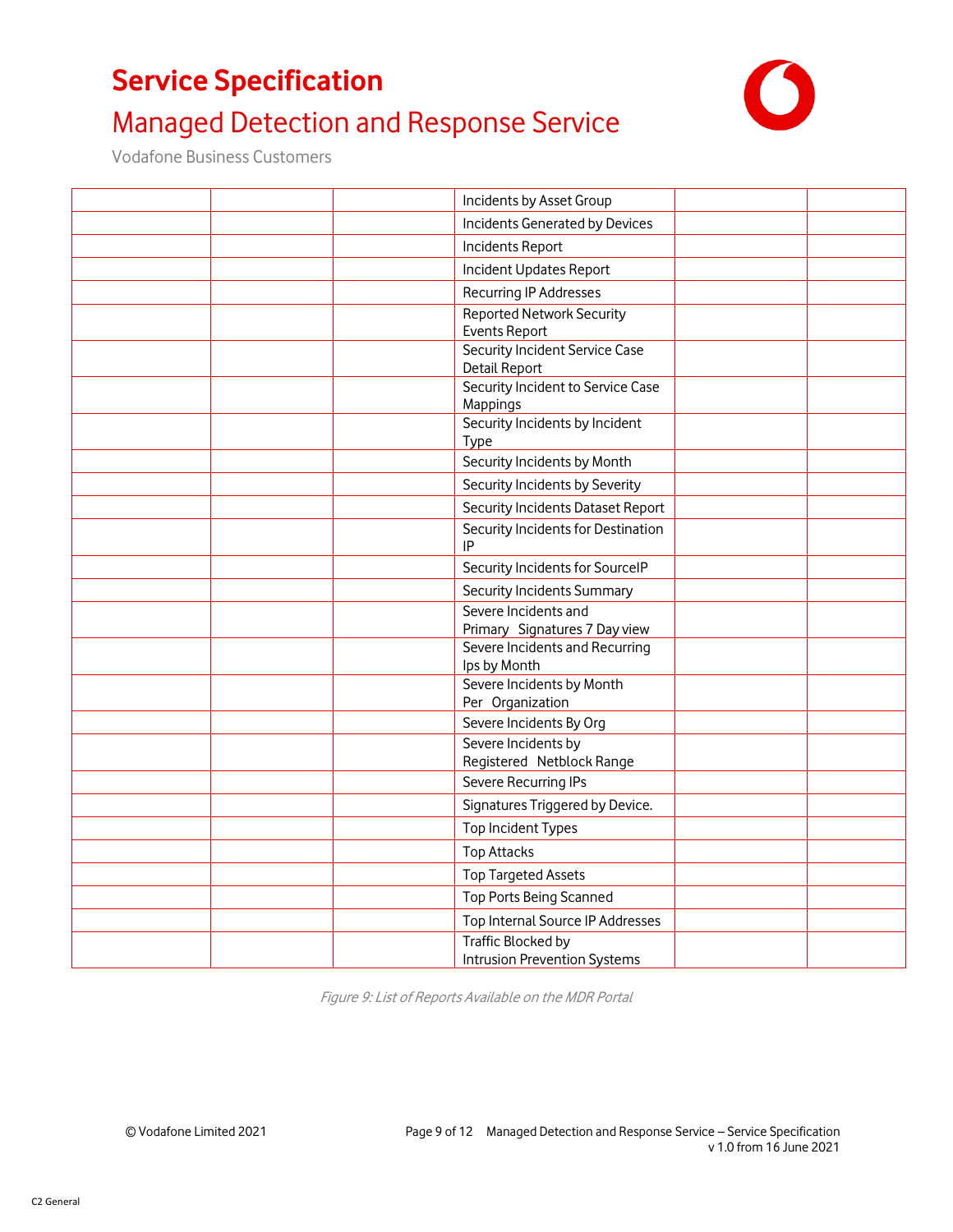



Vodafone Business Customers

Below are a selection of snapshots from the monthly customer reports available for download in the MDR Portal:

## Security Incidents

#### Incidents Monitor for May-2020

The inverted triangle demonstrates the value of the MSS detection, the removal of false positives (Potential versus Actual) and our prioritization of severe incidents. The balanced client portfolio ranges are based on a gl

| <b>Details</b>               | This Month      | Last Month     | 3 Month Average | Your Detection Ratios       | Balanced Client Portfolio Range |
|------------------------------|-----------------|----------------|-----------------|-----------------------------|---------------------------------|
| Comprehensive Log Collection | 30.202.315.062  | 31.533.289.291 | 31,229,999,876  |                             |                                 |
| Potential Incidents Analyzed | 722             | 624            | 690             | 1 per 45 million Logs       | per 2-3 million logs            |
| Actual Incidents             | 235             | 201            | 226             | 1 per 3 Potential Incidents | per 5-15 Potential Incidents    |
| Severe Incidents             | 12 <sup>5</sup> | 15             | 21              | 1 per 10 Actual Incidents   | per 10-20 Actual Incidents      |

#### Incidents Validated for May-2020

Security Incidents by severity

#### **Emergency and Critical incidents**

Top 10 Emergency and Critical incident types for May

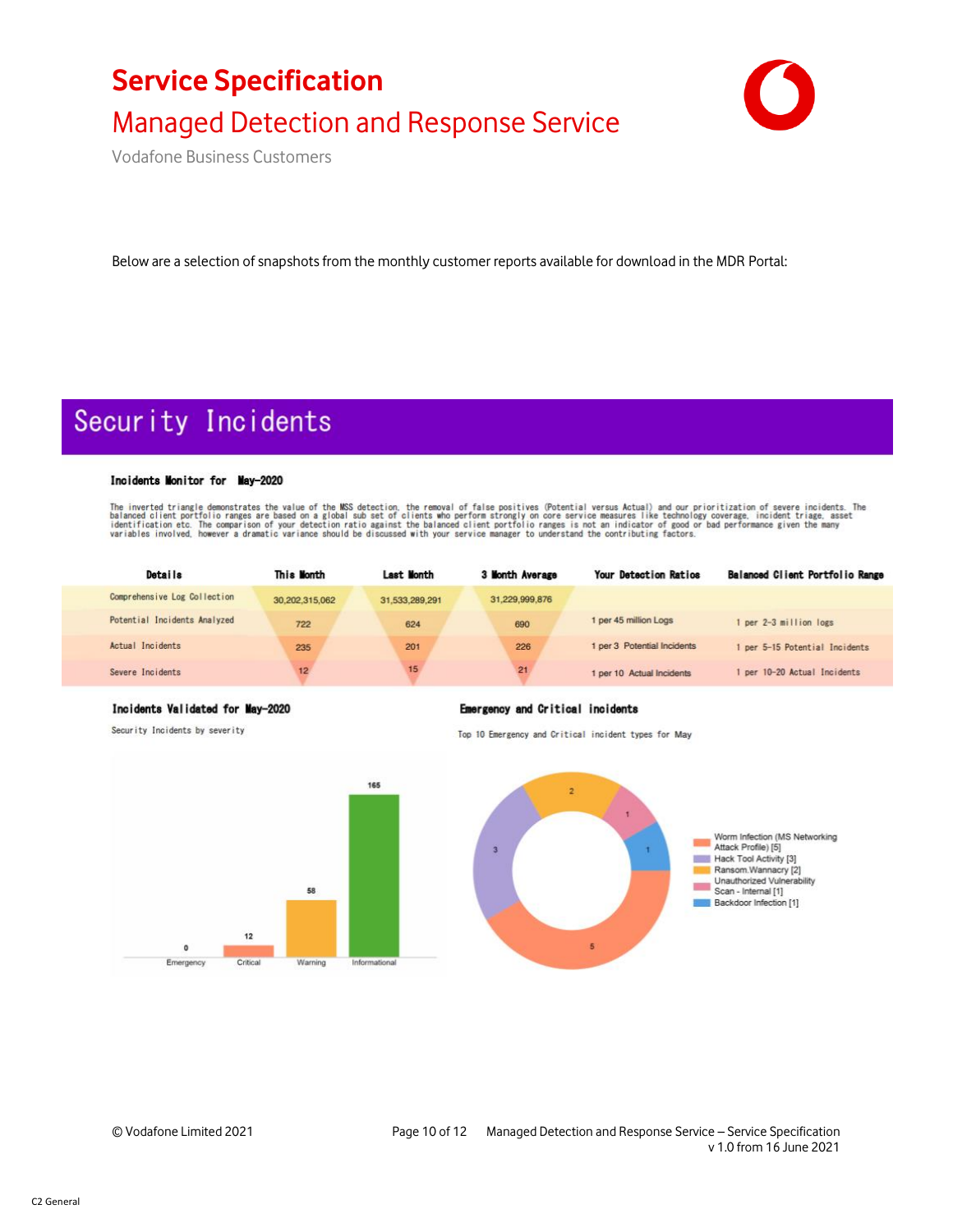### Managed Detection and Response Service

Vodafone Business Customers

## **Health Check**

Please contact your service manager on how to improve your health indicators. Refer to the Appendix section for details on the indicators given below.

#### SEVERE INCIDENT GENERATION

#### Severe Incident count last month compared to 2 month average

Green: Severe Incident count is within (+ or -) 255 of the 2 month average<br>Yellow: Severe Incident count is between 25% and 50%<br>Red: Severe Incident count deviation is greater than 50%

#### DEVICE COVERAGE

#### How many different types of security devices we are monitoring

Green: We are monitoring at least three different technologies types<br>Yellow: We are monitoring two different technology types<br>Red: We are only monitoring one type of technology

#### **ASSETS**

Registering your critical assets on the portal provides<br>additional context to your security incidents and reporting

Green: Assets loaded and some marked as oritical<br>Yellow: Asset loaded but none marked critical<br>Red: No assets defined

#### SIGNIFICANT LOGGING CHANGES

Percent of devices reporting anomalous increase or decrease in<br>logging over the past month

Green: 20% or less devices reports significant logging changes<br>Yellow: 20 to 40% devices show significant logging changes<br>Red: More than 40% of devices show significant logging changes

#### CRITICAL SECURITY DEVICES GENERATING INCIDENTS

Percentage of your monitored critical security devices<br>generating security incidents

Green: Above 80%<br>Yellow: 60%-80%<br>Red: Less than 60%

#### **REGISTERED NETWORKS**

Registration of your internal networks is vital to effective<br>security incident detection

Green: More than 95% of your detected incidents were associated with internal network ranges<br>Yellow: At least one internal network registered, but more than 5% of your<br>incidents were not associated to any internal network ranges<br>Red: No internal network ranges registered

#### DEVICES LOGGING

Percentage of the time your production monitored devices were<br>logging to the SOC over the past month

Green: Above 805<br>Yellow: 605-805 Red: Leas than 605

#### SECURITY INCIDENT EMAIL NOTIFICATIONS

Each organization, and/or sub-organization must have at least<br>one registered contact to receive security incident<br>notification emails

Green: At least one contact in each- orgs/sub-orgs is receiving emails<br>Yellow: Not used for this indicator<br>Red: An org. or sub-org does not have a contact to receive emails